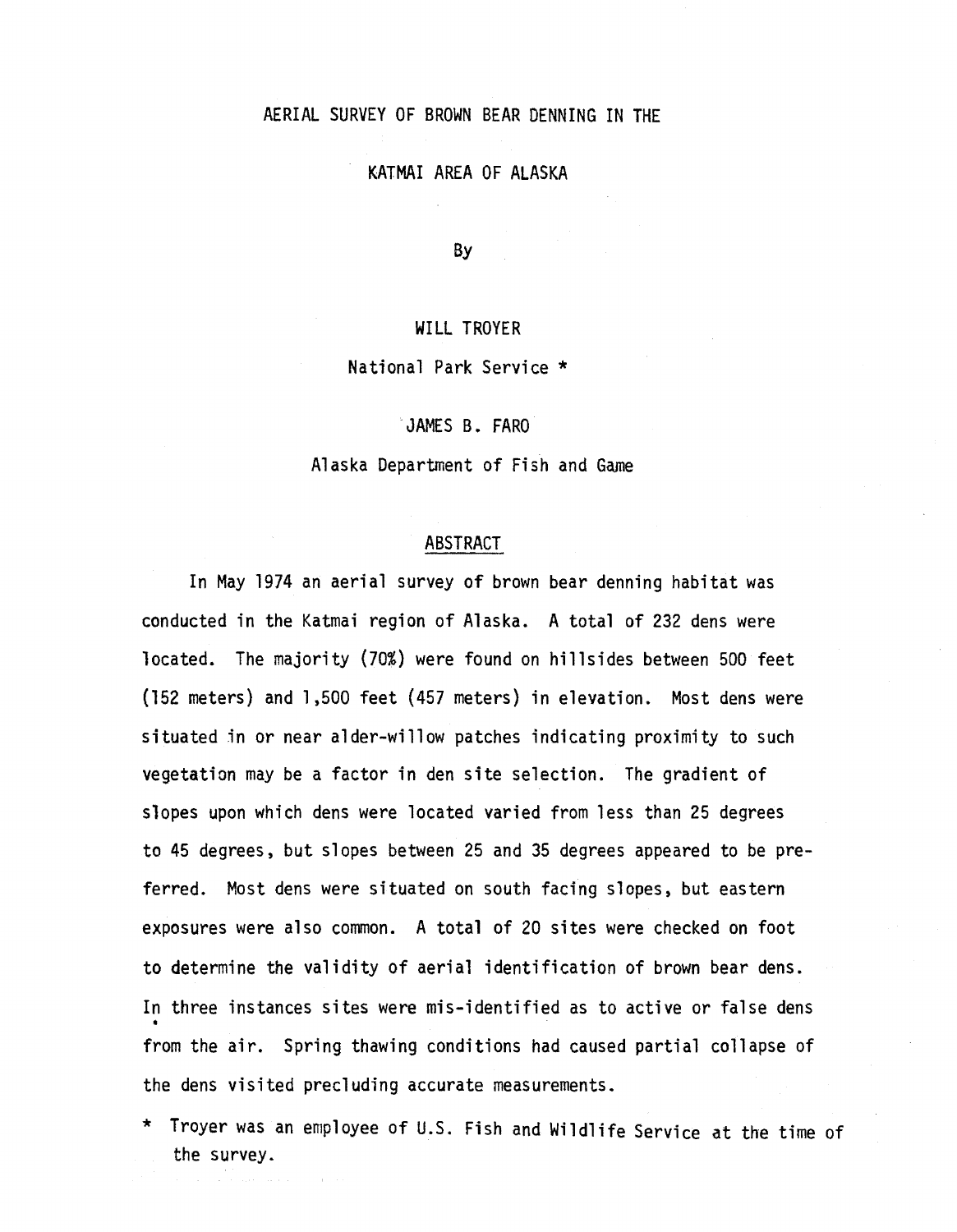# AERIAL SURVEY OF BROWN BEAR DENNING IN THE

KATMAI AREA OF ALASKA

By

## WILL TROYER

#### National Park Service\*

JAMES B. FARO

Alaska Department of Fish and Game

#### INTRODUCTION

In May 1974 an aerial brown bear {Ursus arctos) denning survey was conducted in the Katmai region of the.Alaska Peninsula. The objective of the survey was to determine the density and distribution of bear dens within the northern portion of the Aleutian Mountain Range.

The study was a cooperative effort between the National Park Service, Alaska Department of Fish and Game and the U. S. Fish and Wildlife Service. Funding was provided by the National Park Service, and the authors, who performed the field work were employees of the other agencies. Both authors had previous experience in brown bear research including some denning studies.

The study area encompassed all potential denning habitat between McNeil River and Nonvianuk Lake on the north and Becharof Lake on the south. This included the existing Katmai National Monument and areas pro • posed for inclusion into the National Park system under terms of the Alaska Native Land Claims Settlement Act (NPS, 1973).

\* Troyer was an employee of U. S. Fish and Wildlife Service at the time of the survey.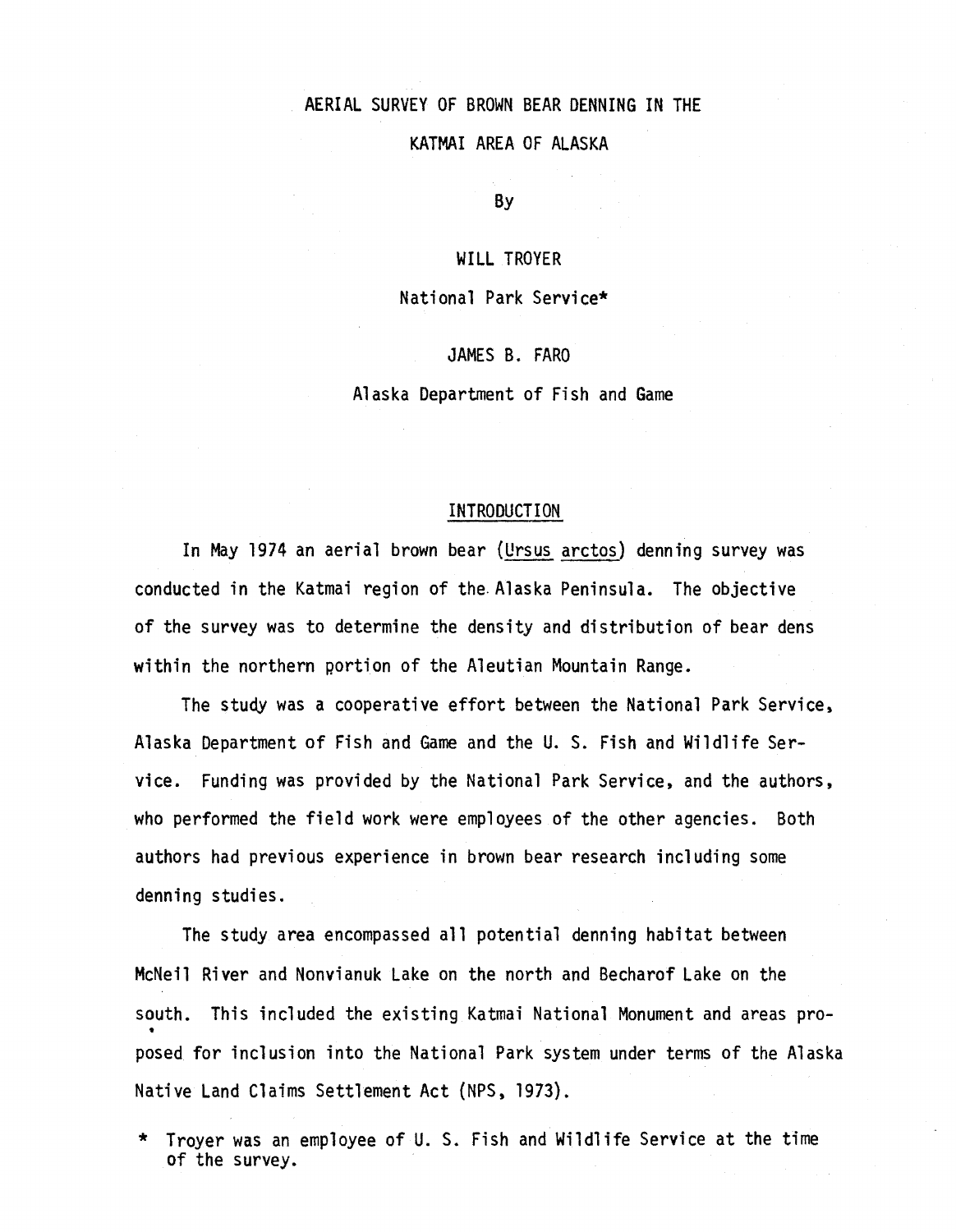## DESCRIPTION OF THE STUDY AREA

The study area is located in southwestern Alaska at the base of the Alaska Peninsula. This area contains four physiographic regions--the coastline along the Shelikof Strait, the Aleutian Mountain Range, the .. lake region surrounding Naknek Lake, and the western tundra plains (Fig. 1).

> The coastline is characterized by rugged mountains, prominent head lands, steep rocky cliffs, many offshore rocks and pinnacles. The watersheds of the sixteen major bays along the coastline are utilized by salmon for spawning. Typical hillside vegetation consist of dense alder-willow patches and tall grasses while the valley bottoms harbor balsam poplar, birch and some Sitka spruce.

'1111

**TRAN** 

ПŃ

--<br>--<br>--

-

-

The Aleutian Mountain Range separates the coast from the lake region. These mountains rise to over 7,000 feet  $(2,134$  meters) and high peaks and valleys are covered with glaciers and snowfields. Because of volcanic activity much of this region is rocky and barren, providing little bear habitat except at the lower elevations. Vegetation is sparse and restricted to alpine plants. Streams have steep gradients and usually do not support salmon populations.

The lake region primarily encompasses the area draining into Naknek Lake. It is characterized by many lakes, rivers, streams, marshes and ponds. Mountains within this area rarely rise over 3,000 feet (014 metars) and, except for high peaks, are vegetated by alder-willow patches and grasses. Much of the lower elevations are covered by boreal forests of white spruce, birch, willow and balsam poplar. The numerous river systems - • are extensively used by salmon.

- 2<br>- 2<br>- 2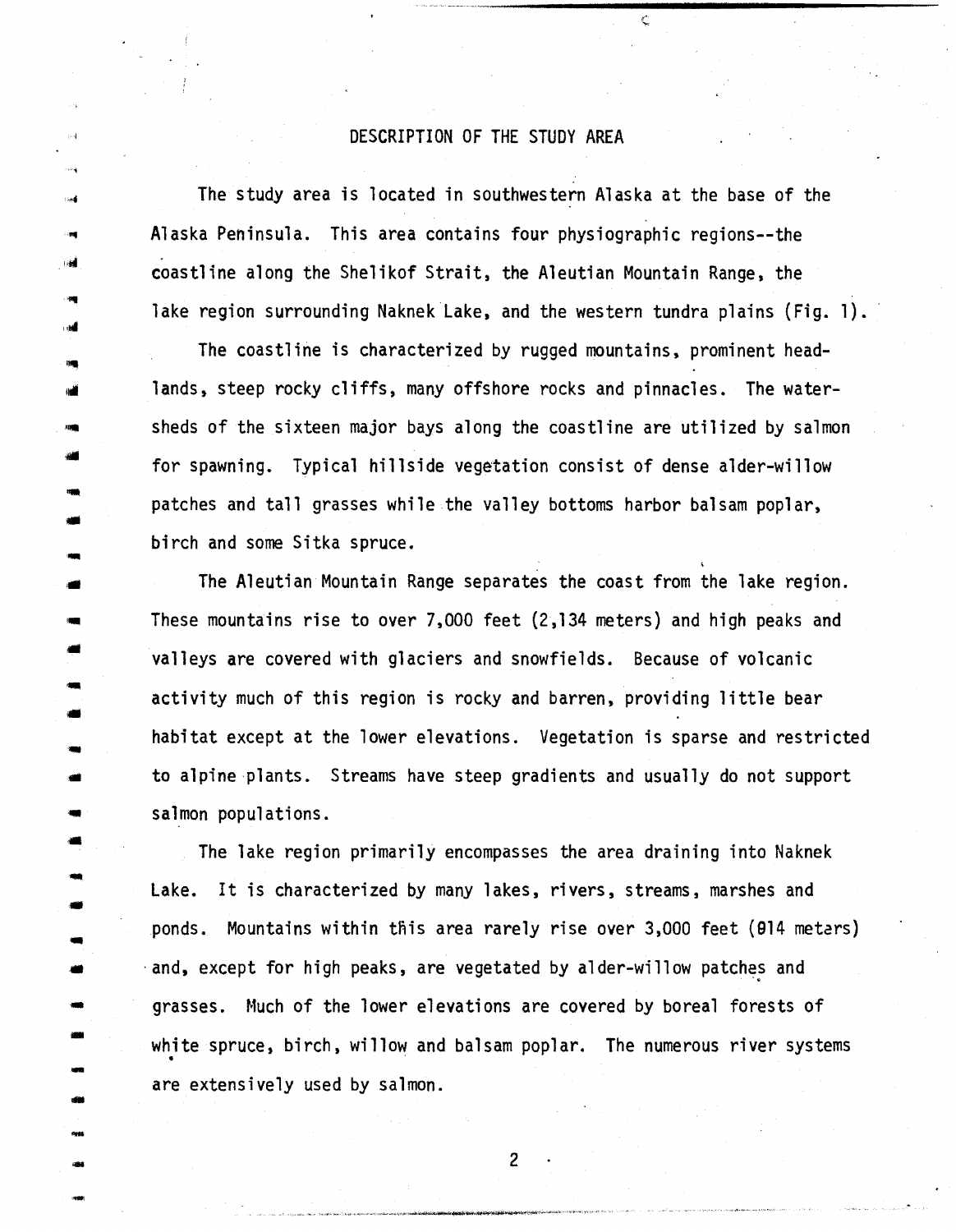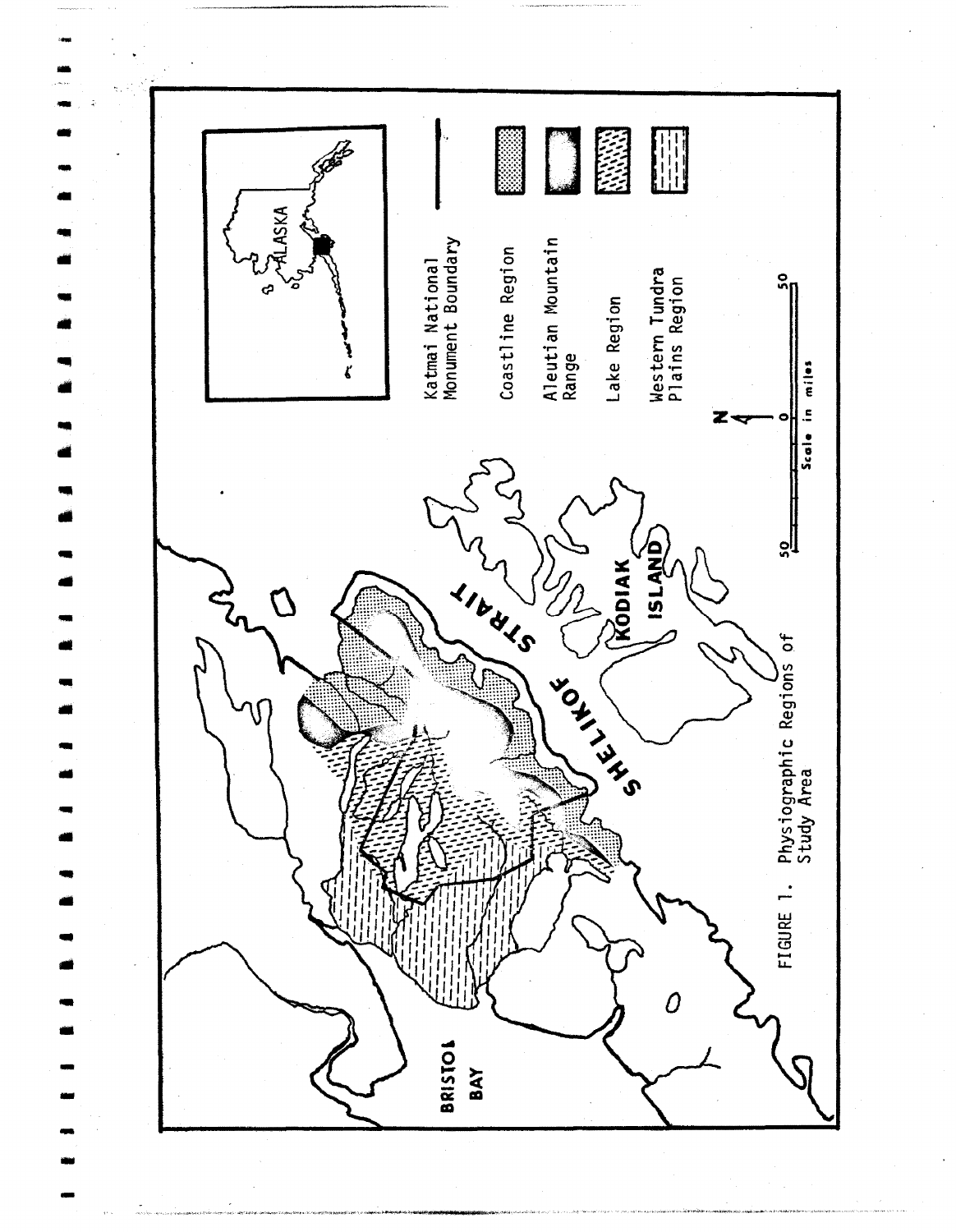The western tundra plains consist of relatively flat terrain with numerous, poorly-drained lakes and long meandering rivers that are utilized by salmon. Low ridges break the uniformity of the terrain. Much of this region is covered by scattered black spruce and extremely low shrubs and sedges.

-. -

•

..

•

-

At the time of the survey; snow had melted from most of the denning habitat of the lake region and the western tundra plains, but was still present at the higher elevations in the coastline and the mountain regions.

#### METHODS

Aerial surveys were conducted using Piper Supercub (PA-18) and Super Cruiser (PA-12) aircraft equipped with 150 H.P. engines. These planes have the capability of slow flight, maneuverability, and provide excellent visibility. Surveys were flown on clear days during periods of no turbulence. All denning habitat was covered systematically by making one or more flights, depending upon terrain and elevation.

In snow free areas, dens were usually located by sighting mounds of excavated material. In snow, dens were located by dirt stains caused by the departing bears or tracks leading from dens. In a few cases, bears were at den entrances and attracted the observer's attention. When a potential den was signted, low passes were often made to determine if ·the sighting was a valid den, a false den (partially excavated sites never used as dens) or merely small excavations made by bears in search of food. No attempt was made to distinguish between current dens and past years'  $\frac{1}{2}$   $\frac{1}{2}$   $\frac{1}{2}$   $\frac{1}{2}$   $\frac{1}{2}$   $\frac{1}{2}$   $\frac{1}{2}$   $\frac{1}{2}$   $\frac{1}{2}$   $\frac{1}{2}$   $\frac{1}{2}$   $\frac{1}{2}$   $\frac{1}{2}$   $\frac{1}{2}$   $\frac{1}{2}$   $\frac{1}{2}$   $\frac{1}{2}$   $\frac{1}{2}$   $\frac{1}{2}$   $\frac{1}{2}$   $\frac{1}{2}$   $\frac{1}{2}$  dens where the dirt mounds remained non-vegetated.

- <sup>3</sup> -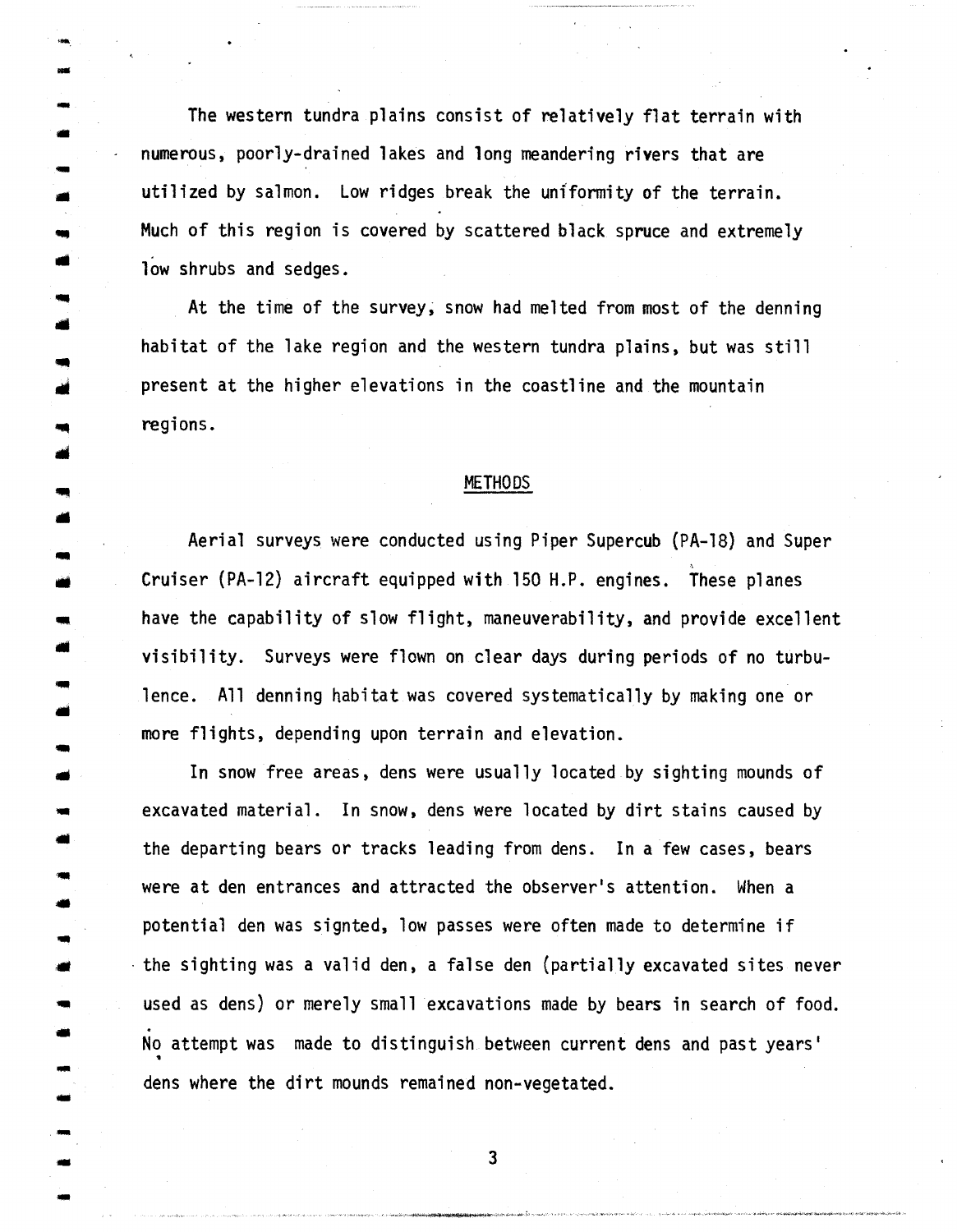Locations of each den were plotted on a U. S. Geological Survey map, - scale 1:250,000. The elevation, estimated degree of slope, slope exposure direction and surrounding vegetation were also recorded for each. Dens checked on foot were measured and diagrammed.

,.. ..

- •

..

..

--<br>--<br>--

-

Reconnaissance flights were conducted on April 25 and May 1 and 2, to determine the degree to which hears were emerging from dens. Little activity was noted on April 25, but by May 1 and 2 fresh bear trails were evident and nine dens were located. Aerial surveys were then conducted on May 5, 6, 7, 13 and 14 using two aircraft each day. Between May 7 and 13 the weather was exceedingly turbulent and no surveys were flown. On .. May 19, 21 and 23 the Kamishak, Little Kamishak, McNeil, Strike, American and Kulik drainages were reflown as den emergence was delayed on these ' • northernmost drainages. ' On May 30 dens were checked on foot at Becharof Lake.

#### RESULTS

A total of 232 dens were found in approximately 94 hours of flying. The largest concentrations were in the Naknek Lake area; specifically • on Mount Dumpling, Mount LaGorce, along the Savonoski River and along the mountain foothills north of Lake Colville and Lake Grosvenor. Additional areas of dense concentration were the upper Kamishak drainage, Contact Creek, Puale Bay, Douglas River and on the islands of Becharof Lake  $\cdot$  (Fig. 2).

One hundred and seven dens were located within the present boundaries of Katmai National Monument; with an additional 58 inside the proposed<br>
• northern extension boundaries; 27 inside the proposed southern extension

- 4<br>- 4<br>- 4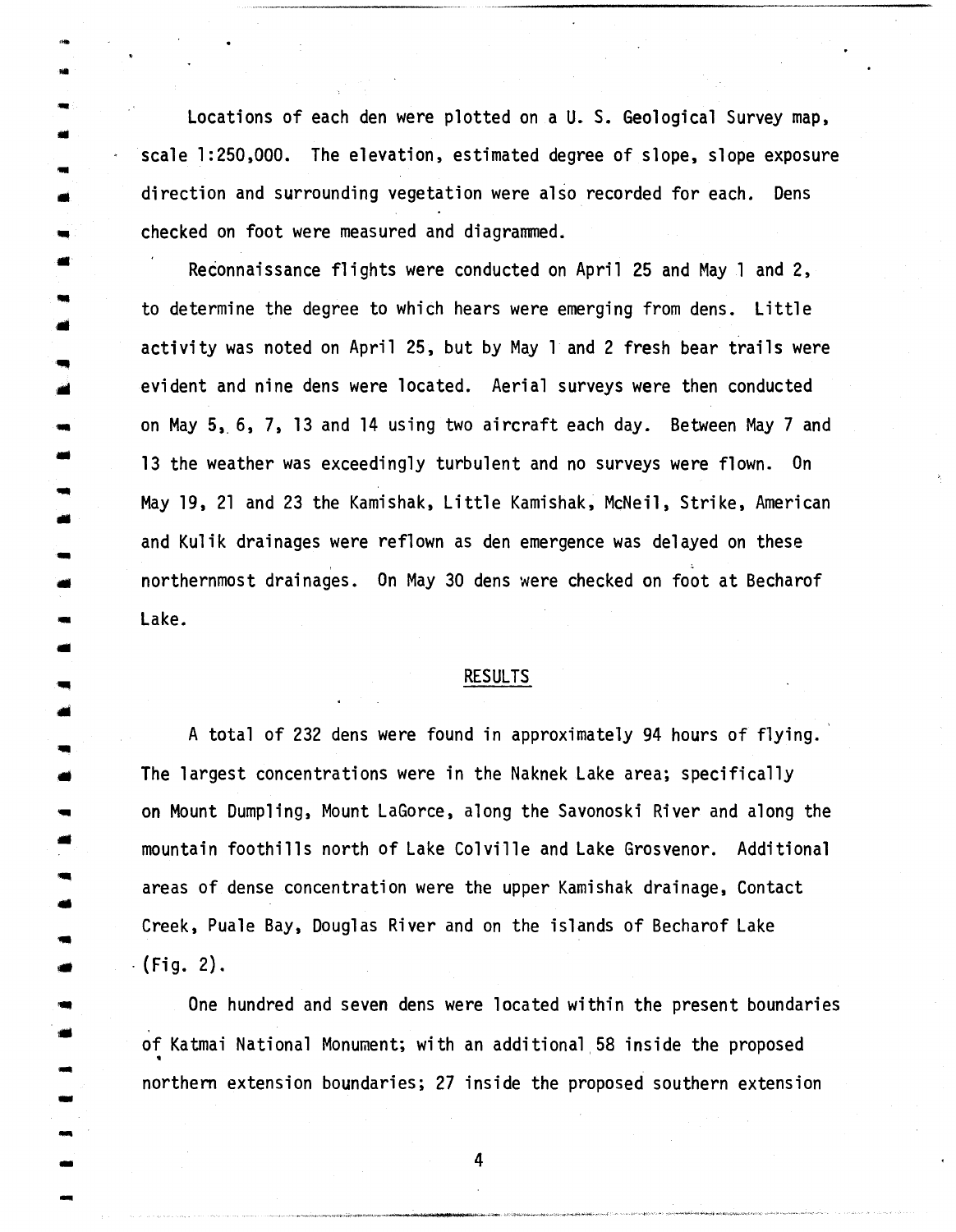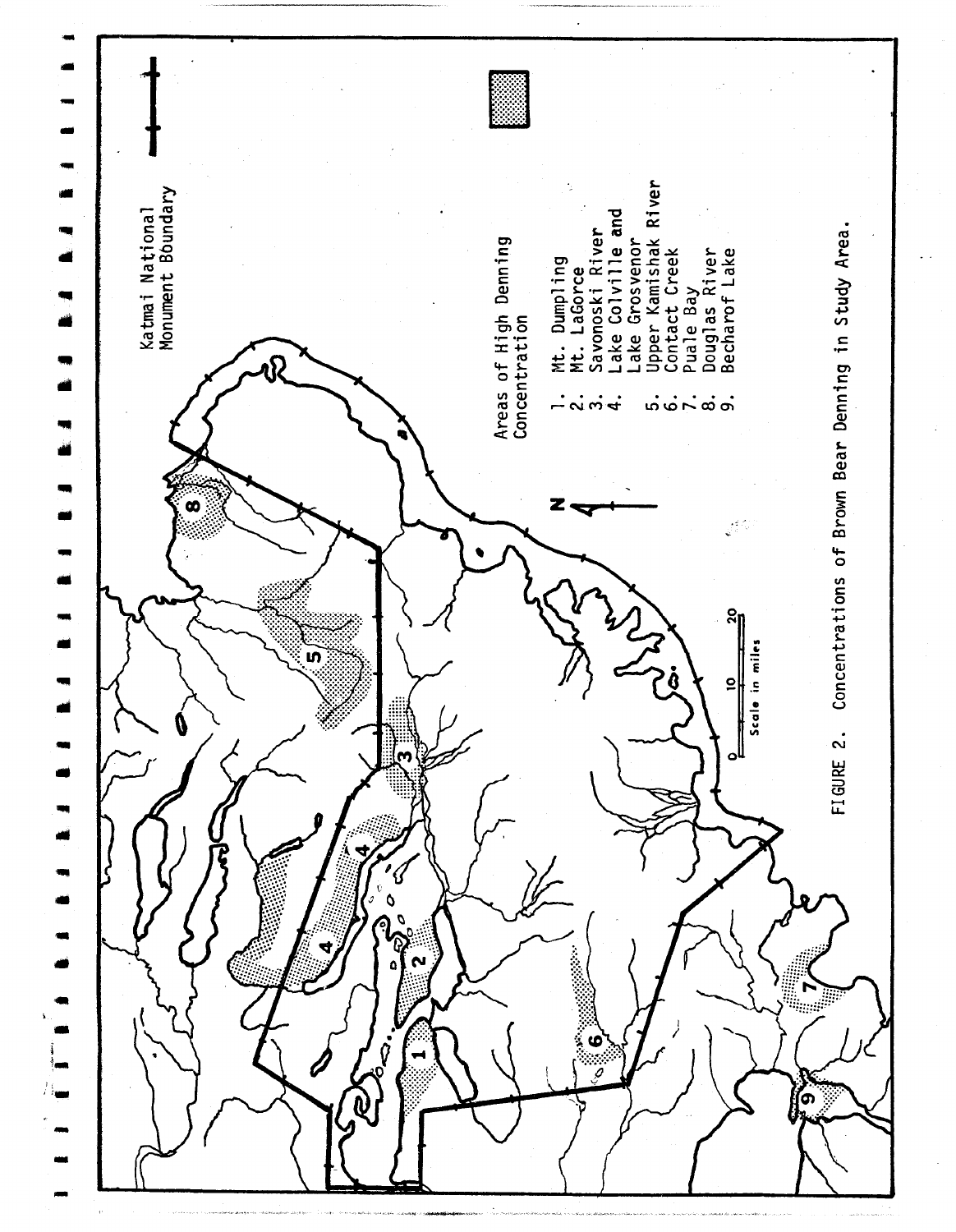• boundaries; 20 outside the northern extension; and 20 outside of the southern extension. Areas nearly devoid of dens included the high mountain regions and the lowland tundra west of the monument boundary.

Most of the dens (70%} were located in terrain ranging between 500 (152 meters) and 1,500 feet (457 meters) in elevation, with the majority lying between 700 (213 meters} and 1200 feet (366 meters) Table 1) .

• •

•<br>بد

-<br>-<br>-

-<br>-<br>-

-

-

------<br>-<br>----

-

..

Nine percent of the dens were situated below 500 feet (152 meters). Nearly all of these (14 dens} were on the islands of Becharof Lake. Becharof Lake is 14 feet above sea level and few of the islands rise more than 50 feet (15 meters) above the lake level. Several of these dens were located within a few feet of the lakeshore.

The mean elevation of dens (1,300 feet or 396 meters) was similar to that reported by Lentfer et al, 1970 for the lower Alaska Peninsula.<br>This contrasts with 1,800 foot (548 meters) average elevation reported for dens on Kodiak Island (Lentfer et al 1970}. Terrain slope of less than 25 degrees was observed for 62 dens, while 152 dens (65.5%) were located on slopes of 25 to 35 degrees. Only 18 dens were recorded from slopes greater than 35 degrees, and none were recorded from slopes in excess of 45 degrees. Sparse vegetation and potential snowslides may be factors • that discourage den sites on steep slopes.

South-facing slopes were most commonly selected by denning bears, with east-facing slopes second in importance (Table 2). This contrasts with the findings of Lentfer et al (1970) who reported north and east facing slopes to be the most commonly used.

- 5<br>- 5<br>- 5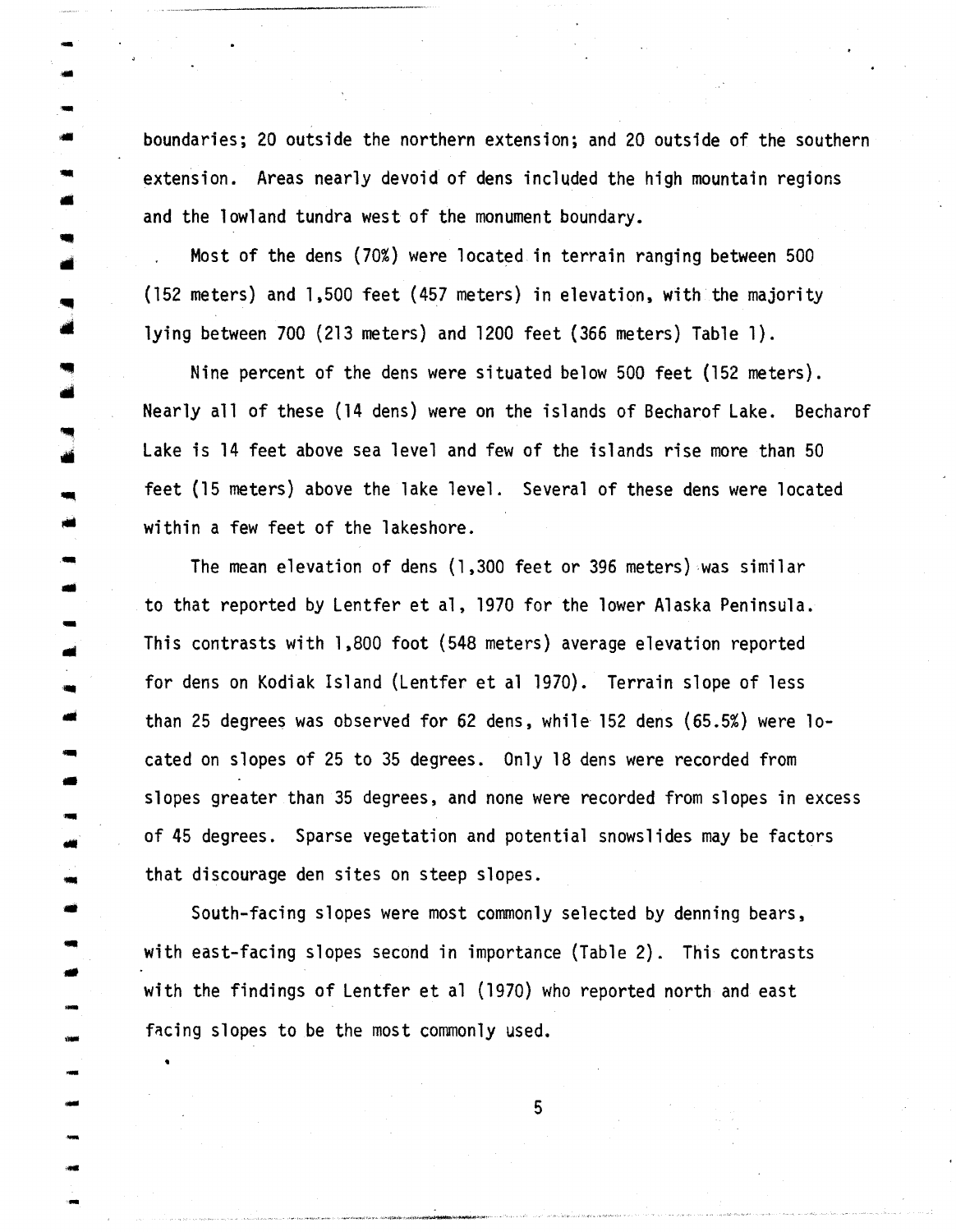| Feet Above Sea Level       | Number | Percent        |
|----------------------------|--------|----------------|
| Below 500 (152 meters)     | 20     | 9              |
| 500-1000 (152-305 meters)  | 98     | 42             |
| 1001-1500 (305-457 meters) | 65     | 28             |
| 1501-2000 (458-610 meters) | 43     | 18             |
| 2001-2500 (610-762 meters) | 4      | $\overline{2}$ |
| Above 2600 (792 meters)    |        |                |
|                            | 232    | 100            |
|                            |        |                |

# Frequency Elevation of Bear Dens in<br>the Katmai Area, Alaska Peninsula Table 1.

Slope Orientation of Bear Dens in<br>Katmai Area, Alaska Peninsula Table 2.

 $\Delta$ 

| Slope Face Direction | Number | Percent         |
|----------------------|--------|-----------------|
| N                    | 23     | 10              |
| <b>NE</b>            | 23     | 10              |
| E                    | 34     | 15              |
| <b>SE</b>            | 16     | $6\phantom{1}6$ |
| S                    | 83     | 36              |
| <b>SW</b>            | 24     | 11              |
| W                    | 25     | 11              |
| <b>NW</b>            | 4      |                 |
|                      | 232    | 100             |
|                      |        |                 |

 $\vec{6}$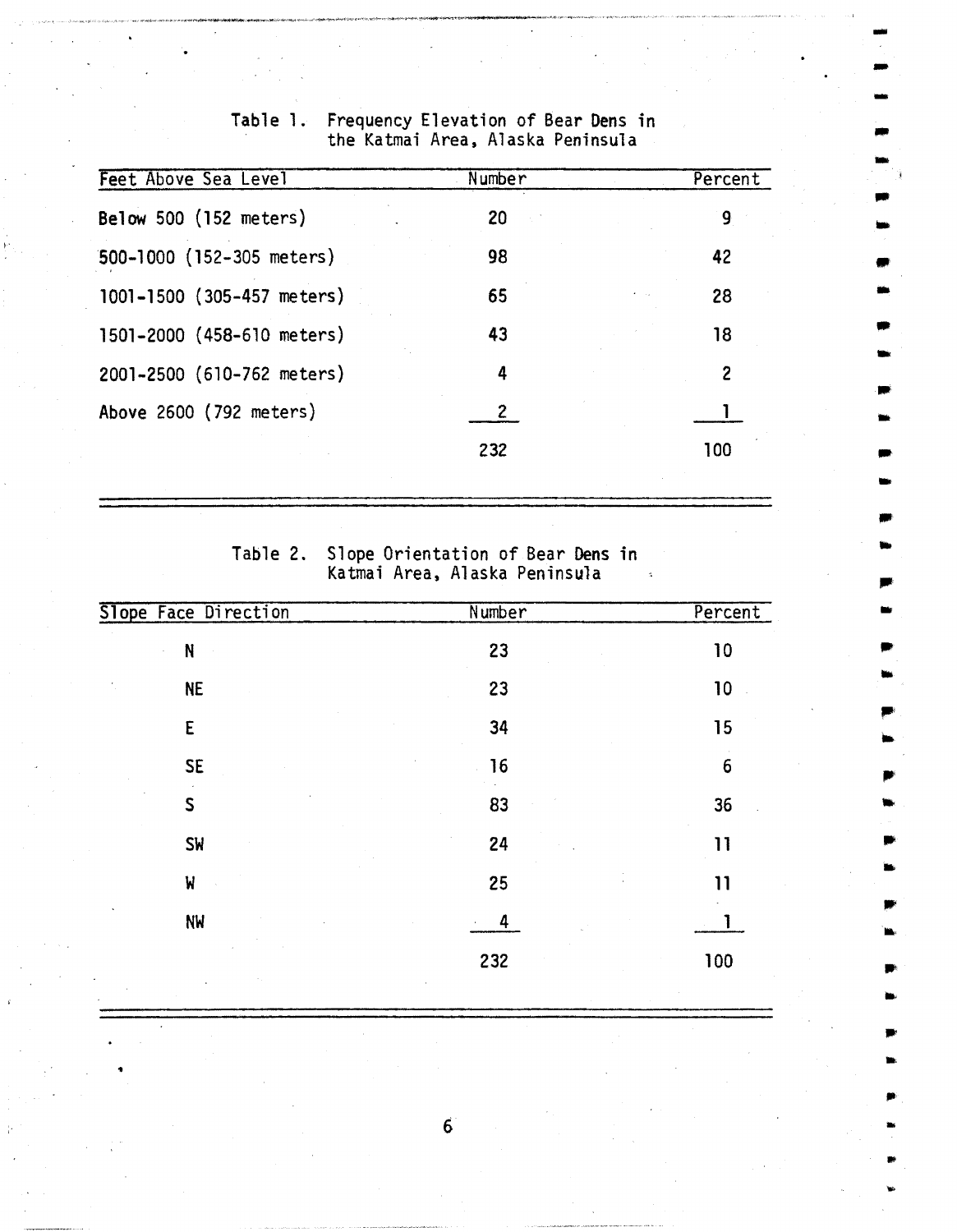Dens were most commonly situated within or at the base of willow or alder patches (124 dens). Sixty-four dens were surrounded by grass but were often close to alder patches. In some instances the dens were in alpine vegetation and at the higher elevations with deep snow cover the surrounding vegetation could not be determined.

#### DISCUSSION

It was often difficult to distinguish valid dens from those partially excavated and not used. The size of the excavated mound at the den entrance and the diameter of the entrance were useful criteria in judging the validity of a den. No doubt errors occurred, however, questionable dens were not counted and other valid dens were missed so the number of dens located is considered conservative.

 In an attempt to assess the accuracy of den identification from the air, 14 valid dens and six false dens were checked on foot. Two of the false dens (partially excavated) were previously judged to be valid dens. One den, considered to be false, was proven to be a recently used den.

Den measurements were attempted for those checked on the ground, however, all were partly collapsed and measurements could not be considered accurate. This was particularly true of the depth since the ceiling was usually partially caved in. The length from the entrance to the rear of the denning chamber varied from six (1.8 meters) to twelve feet (3.7 • meters), but averaged about eight feet (2.4 meters). The chamber itself was usually four to five feet wide (1.2 to 1.5 meters) and three to four feet (.9 to 1.2 meters) in depth. All dens had a single entrance, however, - • two or more dens were frequently located within a few hundred feet of each

••

--<br>--<br>--

小编

-

--<br>-<br>-

-

 $-$ <br> $-$ <br> $-$  7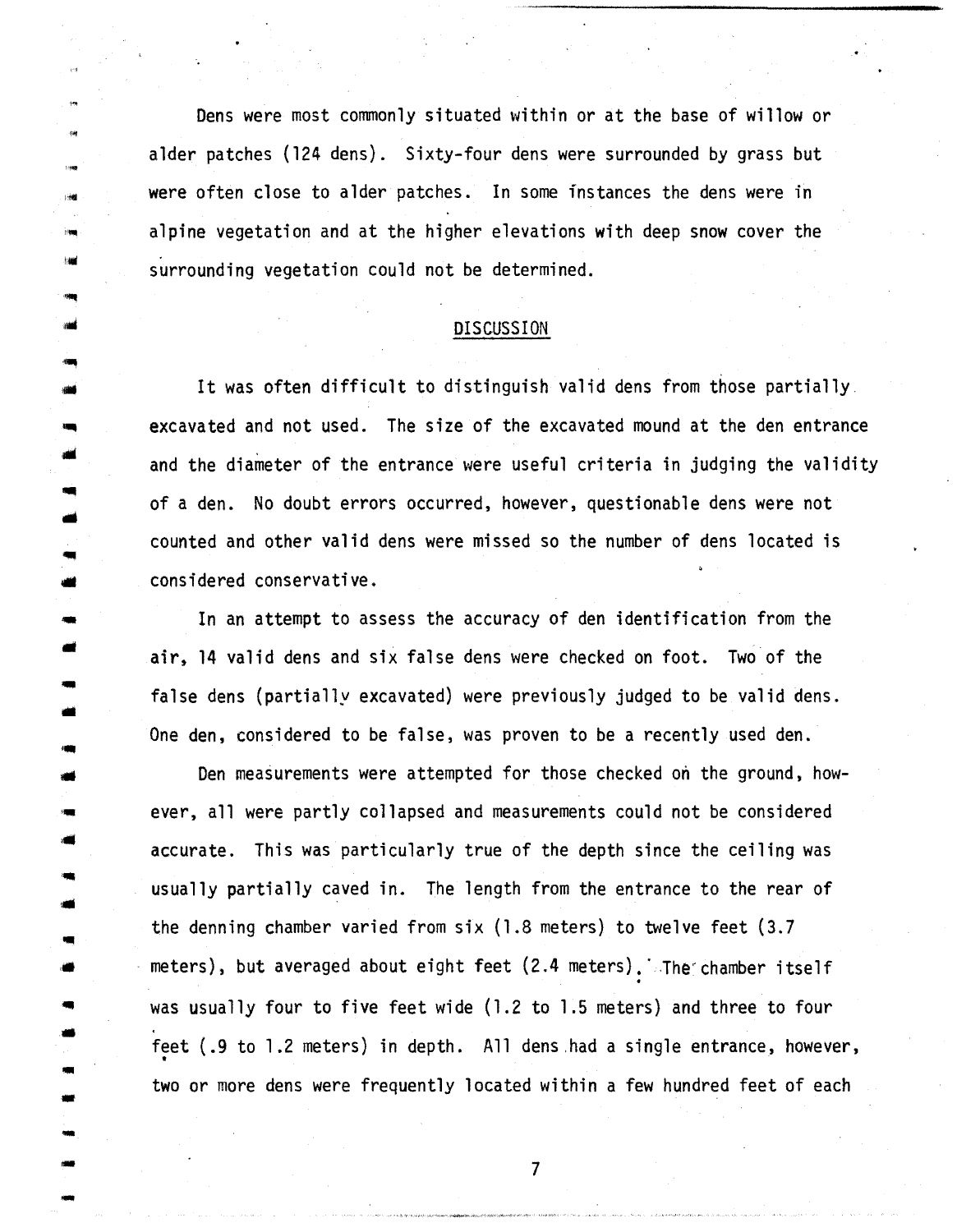other. The den entrance and chamber were often supported by alder roots and possibly this may be a factor in den site selection. This habit is similar to that reported by Craighead and Craighead (1972) for grizzlies in Yellowstone Park where often the den entrance was under a spruce or fir tree. Occasionally, however, dens appeared to be nothing more than shallow depressions in areas that would be drifted closed by snow.

...

•

-

Dens normally occurred on vegetated slopes containing soil while hard • rocky non-vegetated slopes rarely contained dens. It is not known whether old dens are reused but since most collapsed during the period of spring thaw, it is doubtful that reuse is extensive.

Denning in the low islands of Becharof Lake was considered atypical since denning generally occurs at higher elevations. Deep, well used bear trails crossing these islands indicated extensive use had occurred for many decades.

Two dens located by one of the pilots near Lower Talarik Creek on the north side of Lake Iliamna were also checked. Neither den was more than 150 feet (46 meters) above the lake level and both were far removed from the usual mountain habitat. All dens observed were on well drained slopes. This appears to be an important factor in den selection.

During the first survey of Strike Creek, McNeil River, Kamishak River and Little Kamishak River (May 6), the areas were still covered with deep snow and only five dens were located. When reflown on May 19, twenty additional dens were located on Kamishak River. Nine additional dens were located during a survey of Little Kamishak River and McNeil River on May 21. Obviously bear emergence was just beginning on May 6. Deep snow may have been a factor in the delay of emergence.

 $\overline{\phantom{a}}$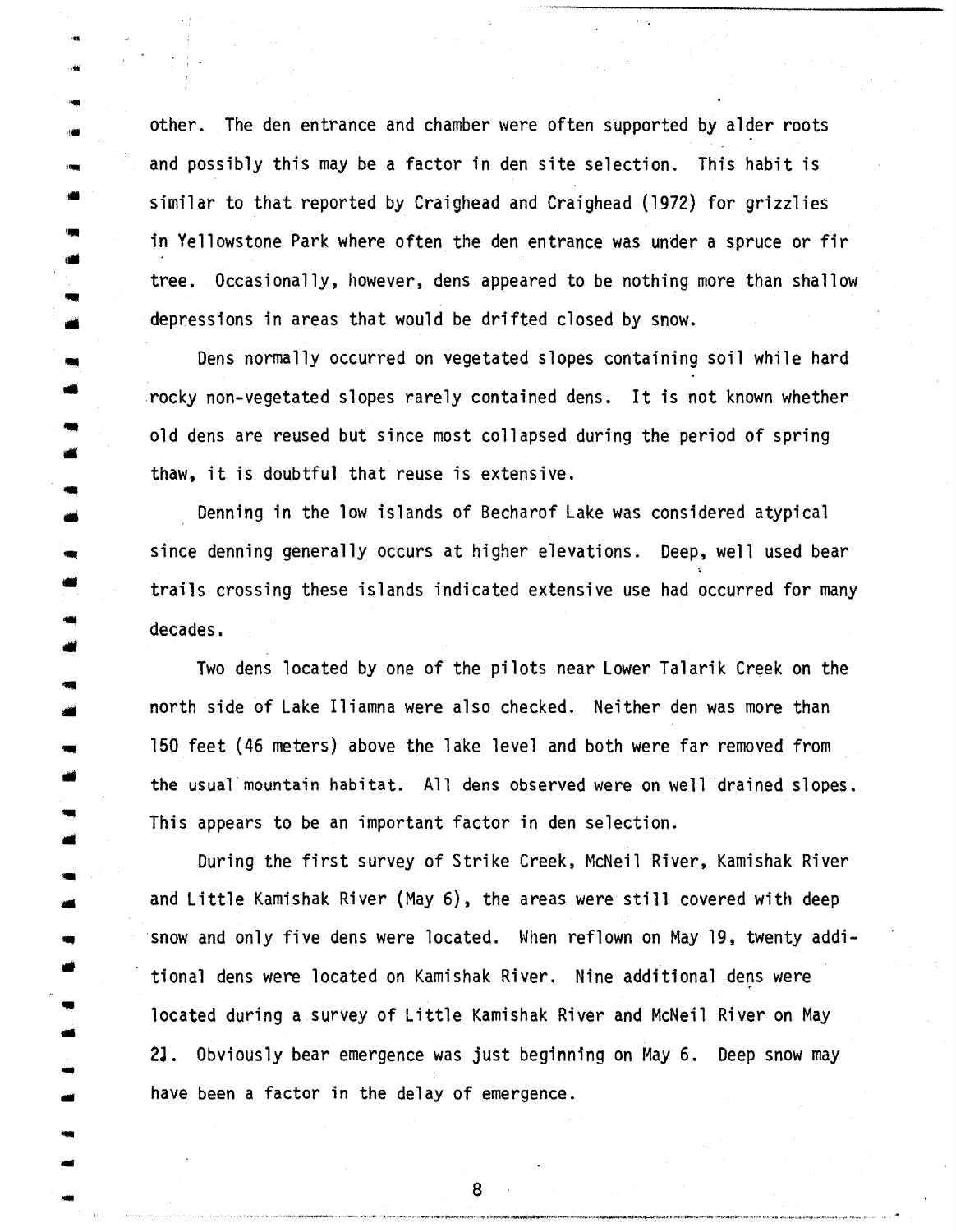Several drainages which harbor high bear populations during summer months had few dens and apparently possess poor denning habitat. This was true of Hallo Bay, and the McNeil River State Game Sanctuary. It is not known whether the bears that utilize these areas in the summer move into other drainages for denning or if local den locations were not apparent from the air.

During the course of the survey, six dens still occupied by bears were located. Three of these dens apparently contained single bears, two of the dens had sows with yearling cubs, and one den had a sow with two cubs-of-the-year.

A reconnaissance flight was conducted with a Cessna 185 immediately south of Becharof Lake on June 2. A number of additional dens were located on Pulik Mountain, an area that has been noted as denning habi tat in Alaska's Wildlife and Habitat (1973). This entire area appears to be excellent bear habitat with many trails crisscrossing the valley floors .

..

•

-

and<br>-<br>-<br>-

From previous experience it appears that some of the drainages covered in this survey compare favorably with the better habitat on Kodiak Island. • Additional work, however, will be necessary during the summer months to get an index and estimate of bear population numbers in the Katmai region.

#### LITERATURE CITED

Alaska Department of Fish & Game, 1973. Alaskan Wildlife and Habitat Alaska Department of Fish and Game. 144 pp.

Craighead, F.C. Jr., and J.J. Craighead. 1972. Grizzly bear prehibernation<br>and denning activities as determined by radio tracking. Wildlife<br>Management No. 32. 35 pp. - •

- 9<br>- 9 (1990) - 9 (1990) - 9 (1990) - 9 (1990) - 9 (1990) - 9 (1990) - 9 (1990) - 9 (1990) - 9 (1990) - 9 (1990)<br>- 9 (1990) - 9 (1990) - 9 (1990) - 9 (1990) - 9 (1990) - 9 (1990) - 9 (1990) - 9 (1990) - 9 (1990) - 9 (1990